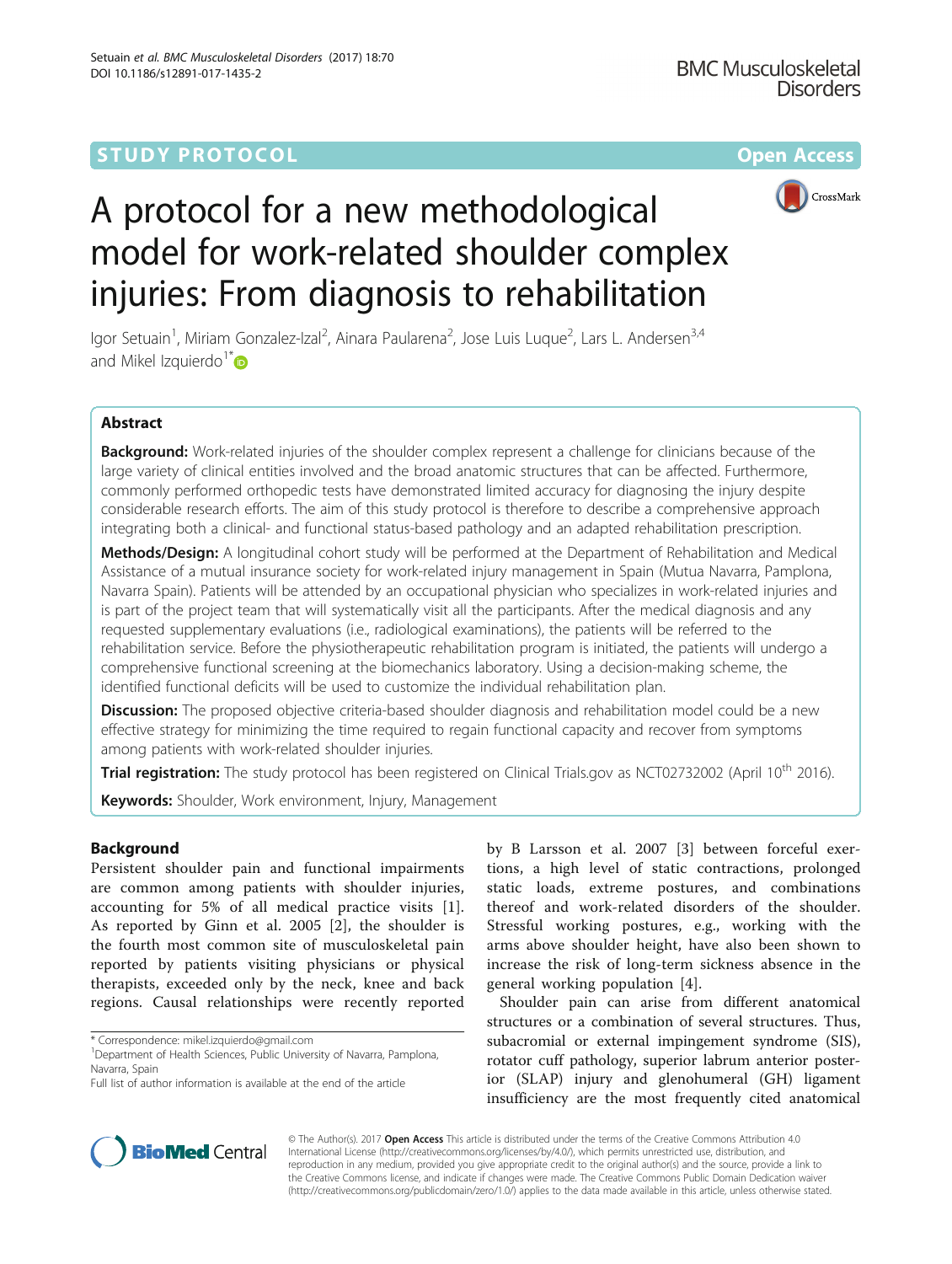pain-eliciting structures [\[5\]](#page-8-0). Other authors have described other clinical entities related to shoulder pathology, such as the so-called internal impingement syndrome and scapular dysfunction syndrome [[6](#page-8-0), [7\]](#page-8-0). Internal impingement syndrome is described as a compromise of the supraspinatus tendon against the greater tubercle of the humerus and the postero-superior glenoid rim [\[6\]](#page-8-0). Scapular dysfunction is defined as an alteration of scapular kinematics concomitant with rotator cuff impingement or disease and is characterized by a lack of posterior tilting, upward rotation and increased internal rotation or medial rotation of the scapula [\[7](#page-8-0)].

Several orthopedic tests are commonly performed to identify the clinical entity causing the pain. In short, these tests involve moving the affected arm into different positions, which are believed to irritate different shoulder structures [[3, 6\]](#page-8-0). Depending on which testing position reproduces the greatest pain level, a clinical diagnosis is based on the link between the reproduced arm posture and the biological structure being stressed. For a more comprehensive explanation of the most frequently utilized orthopedic tests in the practical setting, the reader is referred to the following reports [\[3, 6](#page-8-0), [8](#page-8-0)]. However, there is a lack of isolated orthopedic tests with sufficient sensitivity and specificity to diagnose and justify the commonly observed clusters of symptoms in many shoulder patients [[6, 9\]](#page-8-0). Various authors have therefore focused their research on this issue, concluding that clustering orthopedic tests in relation to isolated clinical entities would improve their diagnostic accuracy [\[9](#page-8-0), [10](#page-8-0)].

Several biomechanical models of shoulder function in the presence or absence of shoulder injury [[11](#page-8-0)–[16](#page-8-0)] have been developed. However, less is known regarding the standard of reference for the rehabilitation process. In this context, exercise therapy represents the most effective treatment for shoulder injury rehabilitation in terms of both symptomatic relief and function restoration [[15](#page-8-0)–[18\]](#page-8-0). In fact, numerous studies have assessed the effectiveness of exercise therapy versus other treatment modalities and have described the biomechanical (kinetic description) or neuromuscular (EMG activity) rationale for treating different causes of shoulder pain. For workrelated shoulder pain, strength training in particular has demonstrated promising results for reducing pain and improving function [[19](#page-8-0), [20\]](#page-8-0).

However, in the authors' opinion, a comprehensive rehabilitation model for shoulder injuries that integrates the clinical entity and functional status and provides an individualized exercise rehabilitation program based on all the information obtained from both clinical and functional examinations is lacking. The purpose of the present study protocol is therefore to establish a comprehensive clinical model for shoulder injury management that integrates both clinical and biomechanical

assessments and targets individual deficits in the posterior rehabilitation program. The present study protocol will be implemented by a non-lucrative public medical insurance corporation that functions as a satellite of the national public health system in Spain.

If our hypothesis is correct, an objective criteria-based rehabilitation algorithm (OCBRA) for rehabilitation could become a new effective strategy for improving functional capacity and symptom recovery among patients with shoulder injuries. This intervention is designed to improve the rate of complete return to previous activity levels, for which a concise clinical diagnosis and functional status picture seems imperative.

# Methods/Design Background

# Study design and setting

This longitudinal cohort study with a historical clinical cohort serving as control group will be conducted at the Department of Rehabilitation and Medical Assistance of a mutual insurance society for work-related injury management in Spain (Mutua Navarra, Pamplona, Spain). The patients will be attended by a physician trained in the protocol implemented during this research. Following medical diagnosis and supplementary evaluations when requested (i.e., radiological examination), the patients will be referred to the rehabilitation service. Before initiating the physiotherapeutic rehabilitation program, the patients will undergo comprehensive functional screening at the biomechanics laboratory. Using a decision-making scheme, the identified functional deficits will be used to customize an individual rehabilitation plan. The rehabilitation plan will be conducted at the physical rehabilitation facilities of the institution by any of the 7 physical therapists working in the area (Additional file [1](#page-7-0)). Every professional attending the patients with shoulder complaints will be trained in and familiarized with the injury management model being implemented in the rehabilitation department. The training period will last for nearly 6 months, during which one of the authors (I.S) will explain and later supervise the successful application of the OCBRA at each component level. This training will take place during weekly meetings in which the therapist and the instructors will review every laboratory test, the rehabilitation prescription and the execution of the rehabilitative routines.

This study has been approved by the Clinical Research Ethics committee of the Public University of Navarra in accordance with the Declaration of Helsinki (the approval numbers for the clinical trials are Gov register: NCT02732002; PRS, protocols registration and results system). All the participants will be informed of the objectives and risks of the intervention. All the participants will sign an informed consent. The subjects' names will be coded to preserve their anonymity.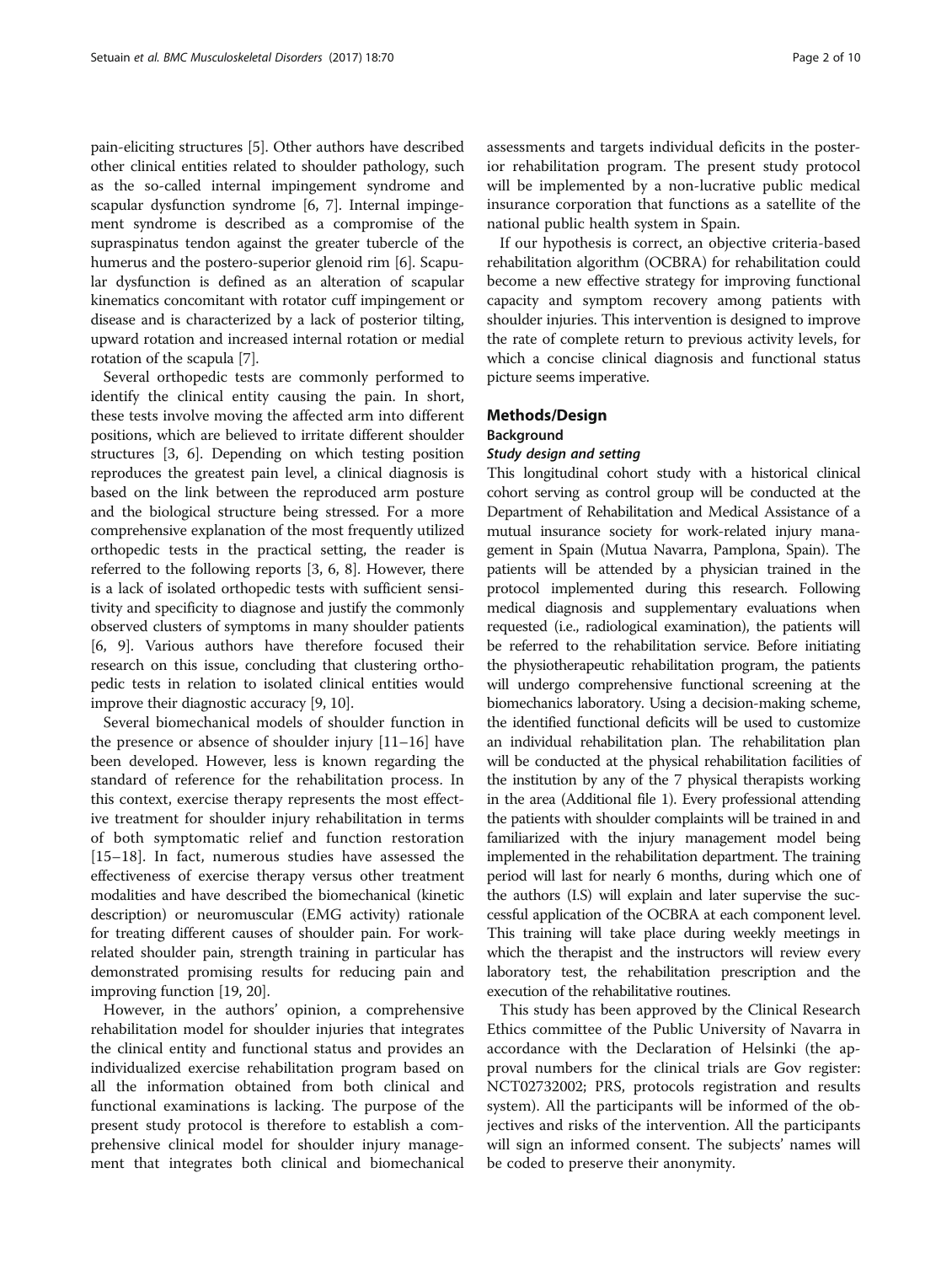<span id="page-2-0"></span>The study decision-making scheme, i.e., the Objective Criteria Based Rehabilitation Algorithm (OCRBA), is presented in Table 1. For a clinically predominant pathology to be considered, at least 50% of the tests administered for each clinical entity must be positive. Every patient will be allocated to an injury type- and functional status-based rehabilitation program. During the rehabilitation process, the physical therapist will periodically evaluate the patient's clinical status for stage progression during the procedure (Fig. [1](#page-3-0)). The criteria for periodical evaluation are based on the therapist's subjective assessment of the patient's progress over a 15-day period. Patients who do not progress to the next phase within 21 days will be referred to the laboratory for a biomechanical test. After 15 more days of the rehabilitation program in the same phase, another biomechanical test will be performed to evaluate whether the patient is making progress. If the patient does not improve by 25% between tests, the rehabilitation program will be considered ineffective, and the patient will be referred to the physician, who will propose other therapeutic modalities, such as joint corticoid infiltration or surgery (Fig. [1](#page-3-0)). This criterion is based on the empirical experience of the medical staff participating in the research and aims to avoid endless rehabilitation processes that reach a point of no return in the assistance chain and create economic burden for health care institutions. When the patient is clinically recovered, he or she will be referred by the physical therapist to the laboratory for a post-rehabilitation

functional screening examination. Additionally, 50 patients recruited from the historical cohorts, will be recruited from the year before the OCBRA model is implemented to serve as controls. Concurrent randomization of patients is not possible in the present clinical research because every health institution has an ethical commitment to make the best effort to help patients recover from their illness.

Full recovery will be determined by negative results on the last medical examination (for both the patients in the OCBR group and the clinical cohorts serving as controls) and positive results on the biomechanical evaluation (only for the patients in the OCBR algorithm). As the clinical cohorts will not undergo functional evaluations, the time to full recovery and the number of physician and physiotherapy visits will be analyzed to compared the cost-effectiveness of the two injury management models (the proposed vs. previous typical care).

# Study participants and eligibility criteria

Every Spanish-speaking patient over 18 years of age seeking treatment from a physician at our institution due to work-related shoulder complaints of a mechanical origin (i.e., related to movement repetitions at work) lasting more than 6 weeks will be eligible for our rehabilitation model. This preliminary time-based criterion for exclusion from the program is designed to prevent the inclusion of transient shoulder ailments that could adequately resolve with rest and NSAIDs (nonsteroidal anti-inflammatory drugs).

| Table 1 Exercise prescription according clinical predominant pathology and patient's functional status. Every test is performed     |
|-------------------------------------------------------------------------------------------------------------------------------------|
| recording isometric dynamometry (except for the GIRD). The rehabilitation staff prescribes an individualized exercises according to |
| the functional status of the patient (column 3), determined by the functional tests performed in the biomechanical laboratory, and  |
| according to the clinical predominant pathology (column 2), determined by the medical staff and the functional tests                |

| <b>CLINICAL PREDOMINANT</b><br><b>PATHOLOGY</b> | ORTHOPEDIC TEST<br>PERFORMED                              | PATHOLOGY RELATED<br>EXERCISES (mandatory)                                  | FUNCTIONAL STATUS EXERCISES (optional<br>depending on patient's functional status)                         |
|-------------------------------------------------|-----------------------------------------------------------|-----------------------------------------------------------------------------|------------------------------------------------------------------------------------------------------------|
| Rotator Cuff Pathology                          | Jobe test<br>Patte test<br>Gerber test                    | Glenohumeral instability exercises<br>Scapulothoracic instability exercises | Strength deficit exercises<br>Internal rotation deficit exercises                                          |
| Scapular Dyskinesis                             | Scapular Retraction test<br>Lateral Slide Scapular test   | Scapulothoracic instability exercises                                       | Glenohumeral instability exercises<br>Strength deficit exercises<br>Internal rotation deficit exercises    |
| Impingement (micro-instability)                 | Howkins test<br>O'Brien test<br>Internal impingement test | Scapulothoracic instability exercises<br>Strength deficit exercises         | Strength deficit exercises<br>Internal rotation deficit exercises                                          |
| Instability                                     | Apprehension test                                         | Glenohumeral instability exercises                                          | Scapulothoracic instability exercises<br>Strength deficit exercises<br>Internal rotation deficit exercises |
| Biceps-SLAP pathology                           | Speed test<br>Upper cut test<br>Biceps load test          | Glenohumeral instability exercises<br>Strength deficit exercises            | Scapulothoracic instability exercises<br>Internal rotation deficit exercises                               |
| <b>GIRD</b>                                     | Sleeper test                                              | Internal rotation deficit exercises                                         | Glenohumeral instability exercises<br>Scapulothoracic instability exercises<br>Strength deficit exercises  |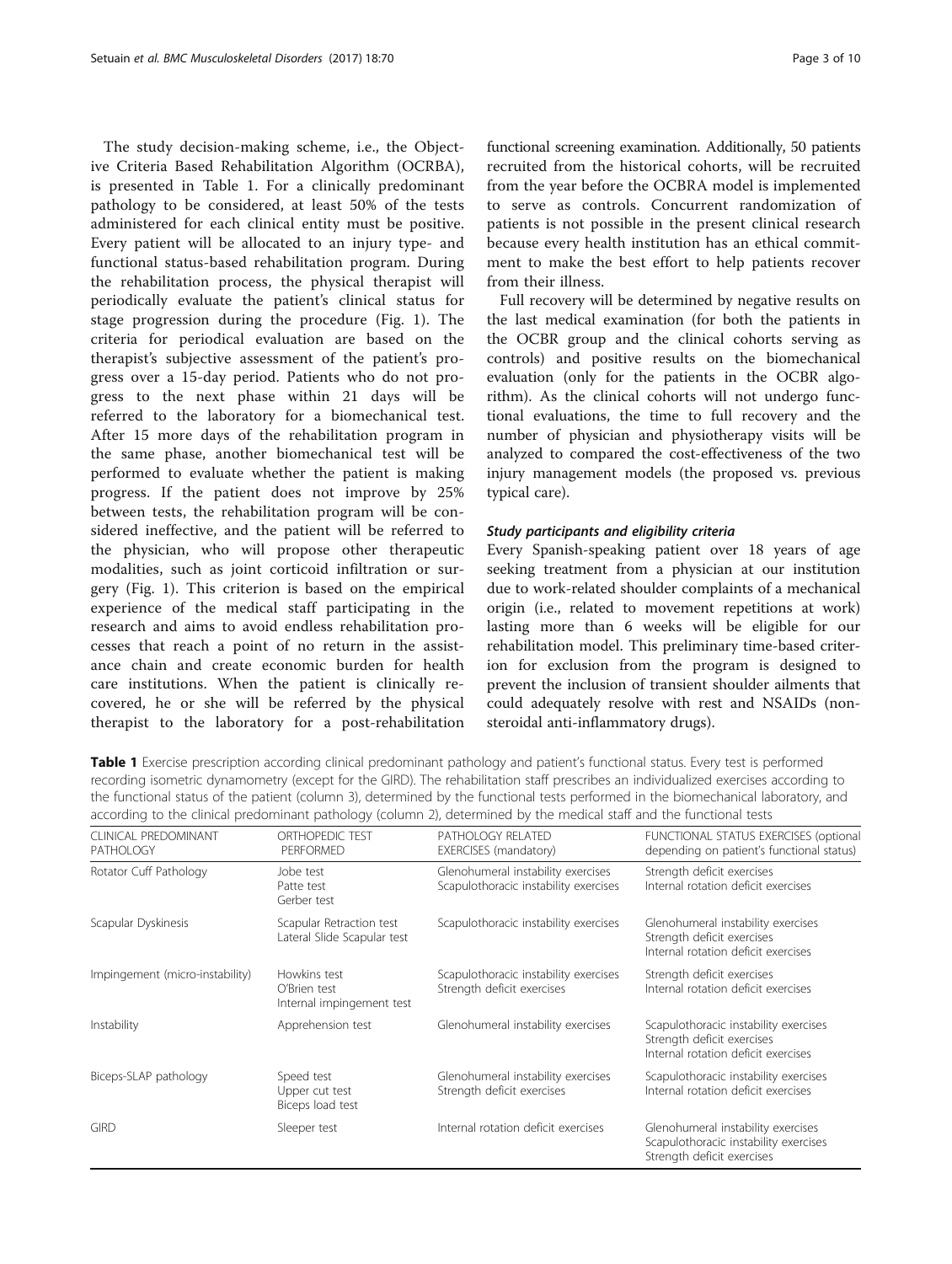<span id="page-3-0"></span>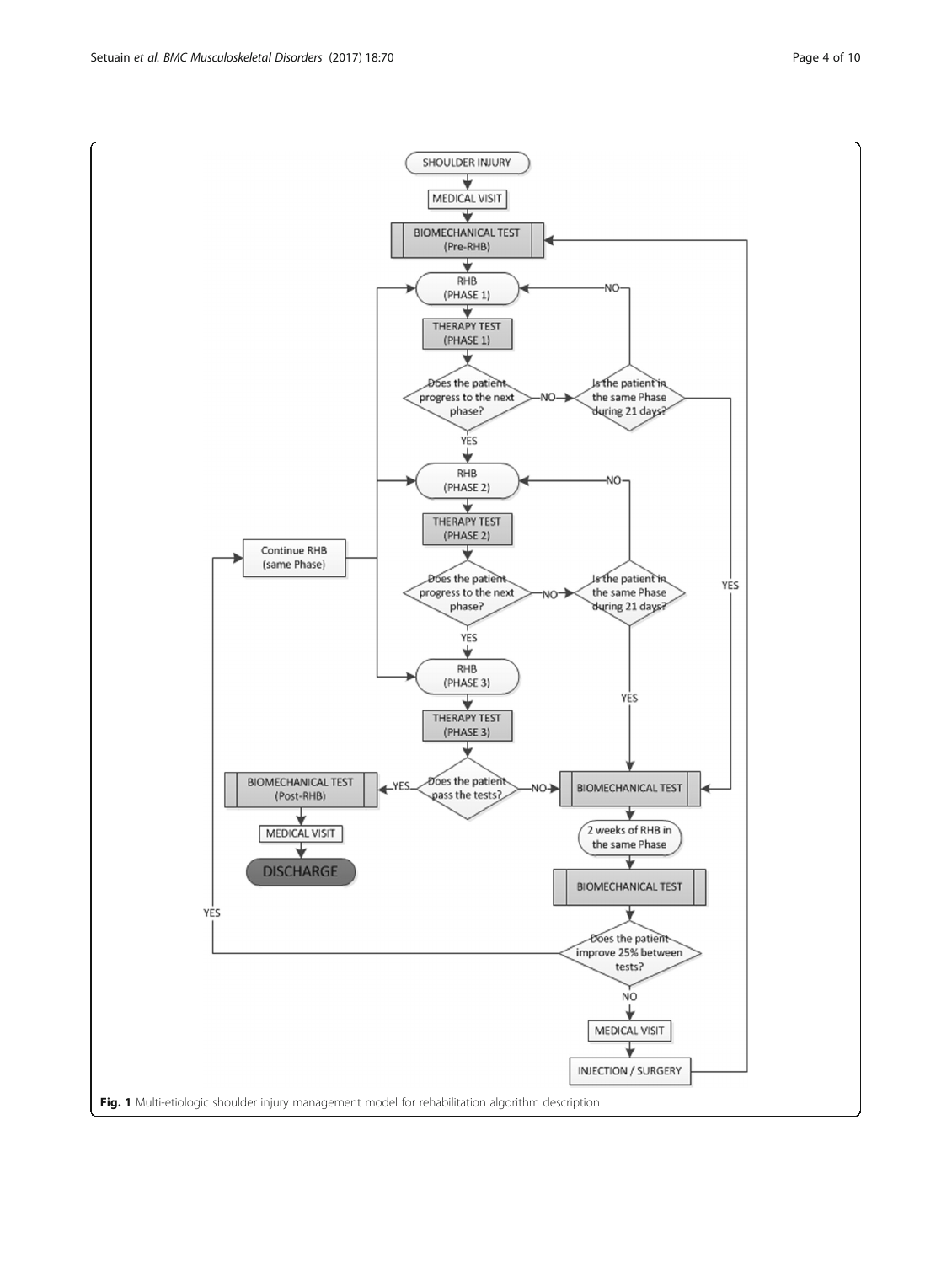# Detailed description Shoulder multifactorial management intervention group

Patient status-based rehabilitation model construction The clinical reasoning for patient investigation using the rehabilitation model is adapted from previously published data by Cools et al. [[6\]](#page-8-0). These authors made a brilliant effort to generate a clinical reasoning algorithm to guide the clinician during the process of diagnosing shoulder impingement-related injuries. In the cited study, the authors clustered different orthopedic tests to differentiate between shoulder impingement, instability, SLAP and/or posterior capsule tightness. Thus, several tests were performed to diagnose or rule out the same clinical entity in an attempt to improve the diagnostic accuracy of the physical examination [\[6, 12\]](#page-8-0).

Thus, in the present study, we aim to complement the model in two different ways. First, we will record the quantitative variables of ROM (°) and force output (N) for each of the orthopedic tests performed (see the primary outcome measures section for more details). This protocol supplementation will reinforce the posterior rehabilitation program by addressing the specific muscle force deficits observed during the complete evaluation, thus complementing the clinical diagnosis made during the evaluation itself. Thus, a functional deficits-based rehabilitation program that addresses both the clinical entity and the functional status of the shoulder will be prescribed.

The patient will complete the initial clinical and functional evaluation in the medical room and the laboratory. Afterwards, all the gathered information will be assembled to generate the patient-specific functional (i.e., related to the biomechanical laboratory examination) and clinical (i.e., related to the physician and laboratory examinations) status-based rehabilitation program. This program will be generated in conjunction with the physical therapy staff (Table [1](#page-2-0)). For each of the functional results (i.e., those related to force deficits or movement attenuation complaints) or clinical status deficits (i.e., those related to positive results on the orthopedic tests) identified during the examination, the physical therapist will identify the precise exercise and goal-based progression using a previously standardized goal-based rehabilitation algorithm adapted from previously published investigations targeting this issue [[17, 18](#page-8-0), [21](#page-8-0)] (Additional files [1](#page-7-0), [2](#page-7-0), [3](#page-7-0) and [4\)](#page-7-0).

# Outcome measures Primary outcome

Pain Pain levels during the complete clinical and functional examinations will be recorded using the previously validated visual analogue scale (VAS) [\[22\]](#page-8-0) at the time of

the functional examination in the laboratory setting. This qualitative test uses a 10-cm graded horizontal line ranging from 0 to 10 points. A 0-point score represents no pain at all, and a 10-point score is assigned to the worst pain ever felt. Immediately after each of the tests performed during the laboratory functional screening examination, the patient will be asked to use the scale to indicate the level of pain he or she experienced.

Range of motion measurement The shoulder range of motion (ROM) will be measured using 3 iso-inertial unit STT-IBS (STT Systems, San Sebastian, Spain)-based technology.

The STT-IBS<sup>®</sup> is a 9-degrees-of-freedom inertial measurement unit that integrates an accelerometer, a gyroscope and a magnetometer in each of its axes. The system measures the relative orientation, acceleration and position (along the X, Y, Z axes) of the  $STT$ -IBS<sup>®</sup> sensors and sends this information to a computer with a Bluetooth-enabled host. The raw signals are processed online using iSens software (STT-Systems<sup>®</sup>, Spain), which provides the angular velocity, the acceleration and the angular position of each STT-IBS. Furthermore, after the preferred model is selected (i.e., flexion/extension, FLX/EXT shoulder model) and the sensor units are placed accordingly, the software provides the angular measurement of the selected movement in each plane.

After determining a reference position or zero position, the software measures this angular position as the projection of the vector position of each sensor in the corresponding plane determined by the reference sensor (i.e., the FLEX/EXT movement is measured as the projection of the position vector of the arm's sensor in the sagittal plane determined by the sensor on the back).

The 3 STT-IBS units will be placed on the arm and forearm of the upper limb with straps (moving sensors) and at the patient's inter-scapular level (reference sensor) with double-sided tape according to the specifications of the models provided by the manufacturer (STT-Systems, Spain; Fig. [2](#page-5-0)). The flexion/extension (FLX/EXT), abduction/adduction (ABD-ADD) and internal/external rotation (IR/ER) movements of the affected shoulder will be measured using the corresponding models.

The first movement tested will be FLX/EXT. The patient will be asked to perform 3 maximal FLX movements starting from a neutral position (with the arm relaxed and aligned with the axial direction of the body). Three consecutive FLX and EXT movements starting from a neutral position will be performed. Next, the ABD movement will be measured. Similar to the previous movement, the patient will be asked to perform 3 consecutive ABD maneuvers, returning to a neutral position between repetitions.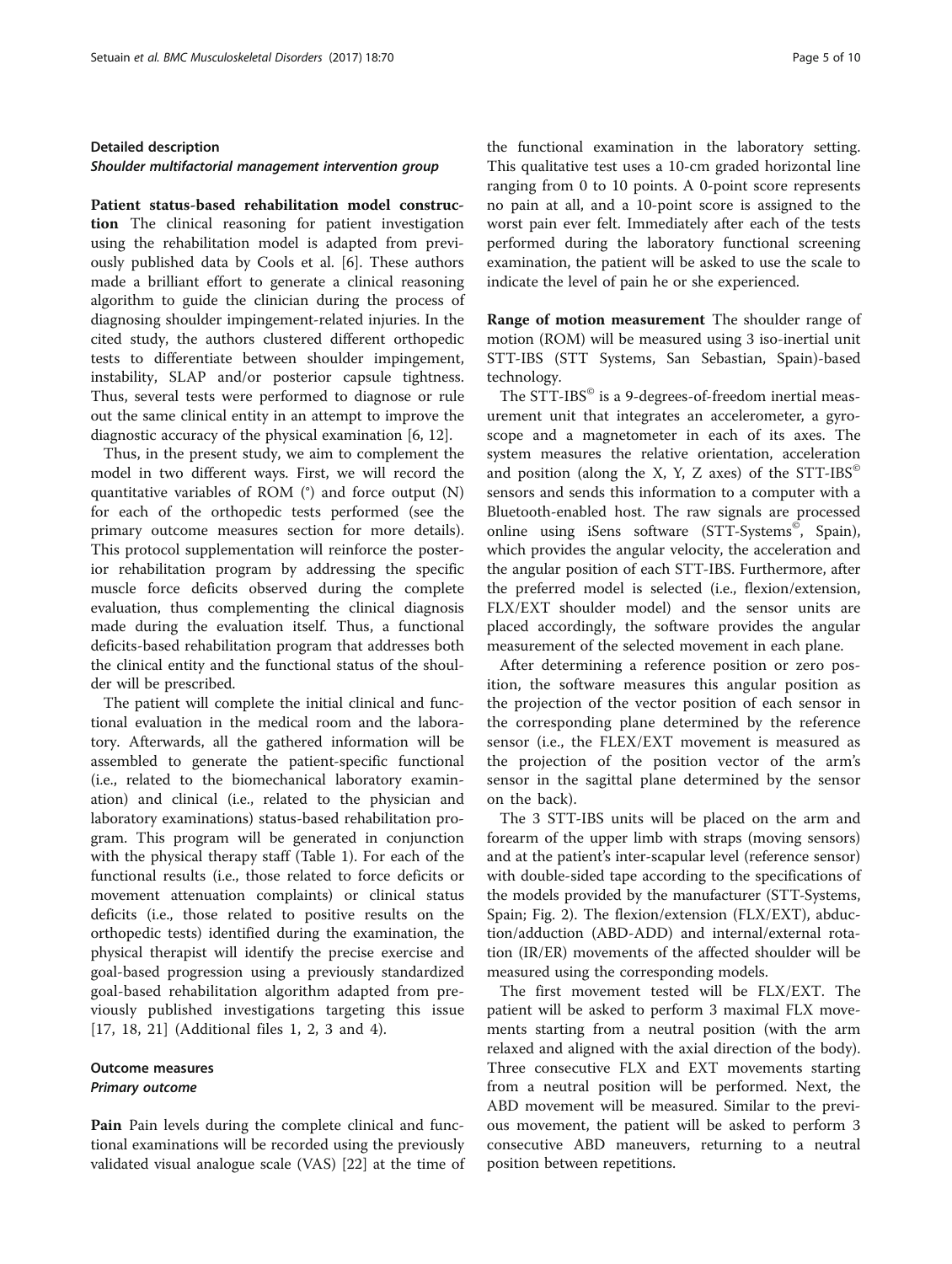<span id="page-5-0"></span>

Finally, the IR/ER task will be analyzed. The patients will be positioned with the arm parallel to the ground (90°ABD), with the forearm perpendicular to the arm and the ground and parallel to the trunk (Fig. 3). When ready, the patient will be asked to perform 3 consecutive IR and ER movements, returning to the initial neutral position after each repetition. If the patient does not return to the initial position between maneuvers, the test will be considered invalid.

Data analysis will be performed offline. The raw angular data of each pair of movements (i.e., flexion/extension



Fig. 3 Example of a orthopedic test measurement using a dynamometer (Microfet 3, Hoggan Health)

movement) will be exported to an Excel file (Microsoft Office 2010, USA), and the maximum and minimum values will be obtained. The maximum values correspond to the FLX, ABD and IR movements. Conversely, the minimum values correspond to the EXT, ADD and ER. The mean of 3 repetitions for each movement will be obtained for further statistical analysis.

The shoulder range of motion (ROM) will be measured using 3 iso-inertial unit STT-IBS (STT Systems, San Sebastian, Spain)-based technology.

The STT-IBS<sup>®</sup> is a 9-degrees-of-freedom inertial measurement unit that integrates an accelerometer, a gyroscope and a magnetometer in each of its axes. The system measures the relative orientation, acceleration and position (along the X, Y, Z axes) of the  $STT$ -IBS<sup>®</sup> sensors and sends this information to a computer with a Bluetooth-enabled host. The raw signals are processed online using iSens software (STT-Systems<sup>®</sup>, Spain), which provides the angular velocity, the acceleration and the angular position of each STT-IBS. Furthermore, after the preferred model is selected (i.e., flexion/extension, FLX/EXT shoulder model) and the sensor units are placed accordingly, the software provides the angular measurement of the selected movement in each plane.

After determining a reference position or zero position, the software measures this angular position as the projection of the vector position of each sensor in the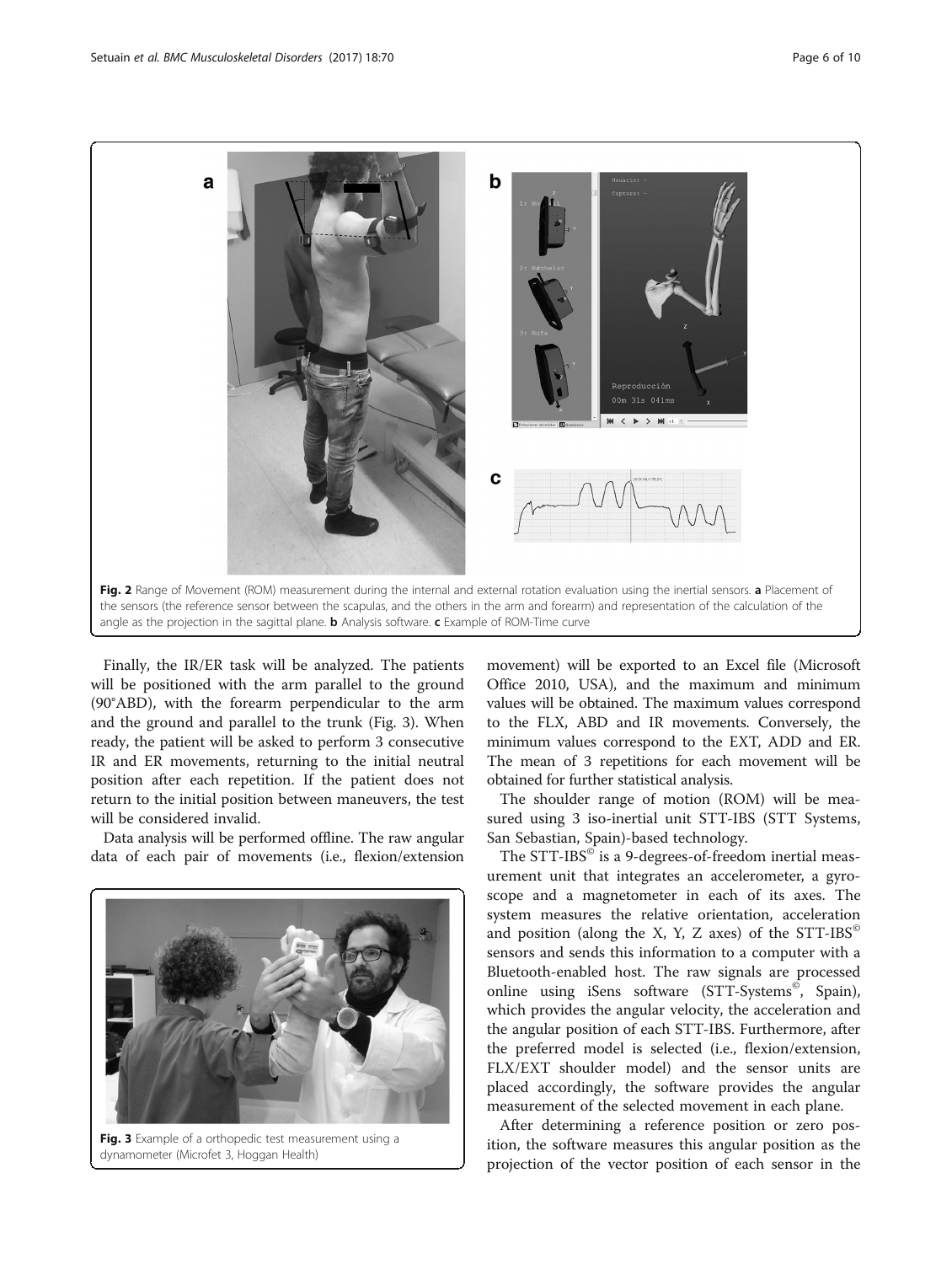corresponding plane determined by the reference sensor (i.e., the FLEX/EXT movement is measured as the projection of the position vector of the arm's sensor in the sagittal plane determined by the sensor on the back).

The 3 STT-IBS units will be placed on the arm and forearm of the upper limb with straps (moving sensors) and at the patient's inter-scapular level (reference sensor) with double-sided tape according to the specifications of the models provided by the manufacturer (STT-Systems, Spain; Fig. [2](#page-5-0)). The flexion/extension (FLX/EXT), abduction/adduction (ABD-ADD) and internal/external rotation (IR/ER) movements of the affected shoulder will be measured using the corresponding models.

The first movement tested will be FLX/EXT. The patient will be asked to perform 3 maximal FLX movements starting from a neutral position (with the arm relaxed and aligned with the axial direction of the body). Three consecutive FLX and EXT movements starting from a neutral position will be performed. Next, the ABD movement will be measured. Similar to the previous movement, the patient will be asked to perform 3 consecutive ABD maneuvers, returning to a neutral position between repetitions.

Finally, the IR/ER task will be analyzed. The patients will be positioned with the arm parallel to the ground (90°ABD), with the forearm perpendicular to the arm and the ground and parallel to the trunk (Fig. [2\)](#page-5-0). When ready, the patient will be asked to perform 3 consecutive IR and ER movements, returning to the initial neutral position after each repetition. If the patient does not return to the initial position between maneuvers, the test will be considered invalid.

Data analysis will be performed offline. The raw angular data of each pair of movements (i.e., flexion/ extension movement) will be exported to an Excel file (Microsoft Office 2010, USA), and the maximum and minimum values will be obtained. The maximum values correspond to the FLX, ABD and IR movements. Conversely, the minimum values correspond to the EXT, ADD and ER. The mean of 3 repetitions for each movement will be obtained for further statistical analysis.

Isometric peak force evaluation Throughout the screening examination, each of the orthopedic tests will be performed using a hand-held dynamometer (MicroFeet 1 Hoogan Industries, USA) to register the peak force (N) exerted during each task in addition to the standard clinical interpretation of the pain elicited during the maneuver. Three repetitions will be performed for each limb at each testing position. The first repetition will serve as familiarization, whereas the subsequent two repetitions will be recorded for further analysis.

#### Secondary outcome measures

Measures of self-reported shoulder function Self-reported shoulder function will be registered using the Simple Shoulder Test Questionnaire (SST). The questionnaire consists of 12 items answered with dichotomous responses (yes/no). Two questions are related to pain, 7 are related to function and strength, and 3 are related to range of motion perceptions. The minimum clinically important difference between pre- and postrehabilitation evaluations was set at 2 to 2.33 points [[23](#page-8-0)]. The questionnaires will be completed each time the patient undergoes a functional evaluation at the laboratory.

Cost effectiveness analysis When the study concludes, the number of rehabilitation and medical visits administered and the number of working days lost among the participants will be analyzed. Thus, the economic burden of the rehabilitative process (including both medical costs and the costs of missed work) will be determined for comparison with historical cohorts from the same medical institution (60 patients recruited the year before the OCBRA model is implemented). The number of overall rehabilitation and medical visits made will by multiplied by their typical economic costs at the hosting medical institution. The number of sessions administered and the number of work days missed will be provided by the mutual insurance society for work-related injury management. The economic burden of both medical costs and missed work days will be provided by the same institution following the recommendations of the National Social Health Agency of the Spanish Heath Service Ministry. The cost effectiveness ratio will be calculated as the number of visits + missed work days divided by the sum of the economic burdens.

#### Statistics and sample size

Considering the multi-factorial nature of the present study's design, statistical power should be adjusted (and sufficient) for each of the primary outcomes analyzed. A minimum of 80% statistical power will be guaranteed for all of the primary outcome variables [[2\]](#page-8-0). Thus, as Ginn et al. [[2\]](#page-8-0) established, a sample size of 70 patients would be sufficient for a statistical power of 0.80 for a shoulder abduction change of 25° over time. Such an effect of the physical rehabilitation program is believed to be realistic. For force application-related changes over time as a result of the rehabilitation program, Bang et al. [\[24](#page-8-0)] also used a multi-factorial evaluation design to assess shoulder rehabilitation program efficacy and allocated 55 patients into two different rehabilitation groups. Thus, 46 subjects were enrolled in each group. Based on this previous study [[2\]](#page-8-0), our study protocol will recruit 120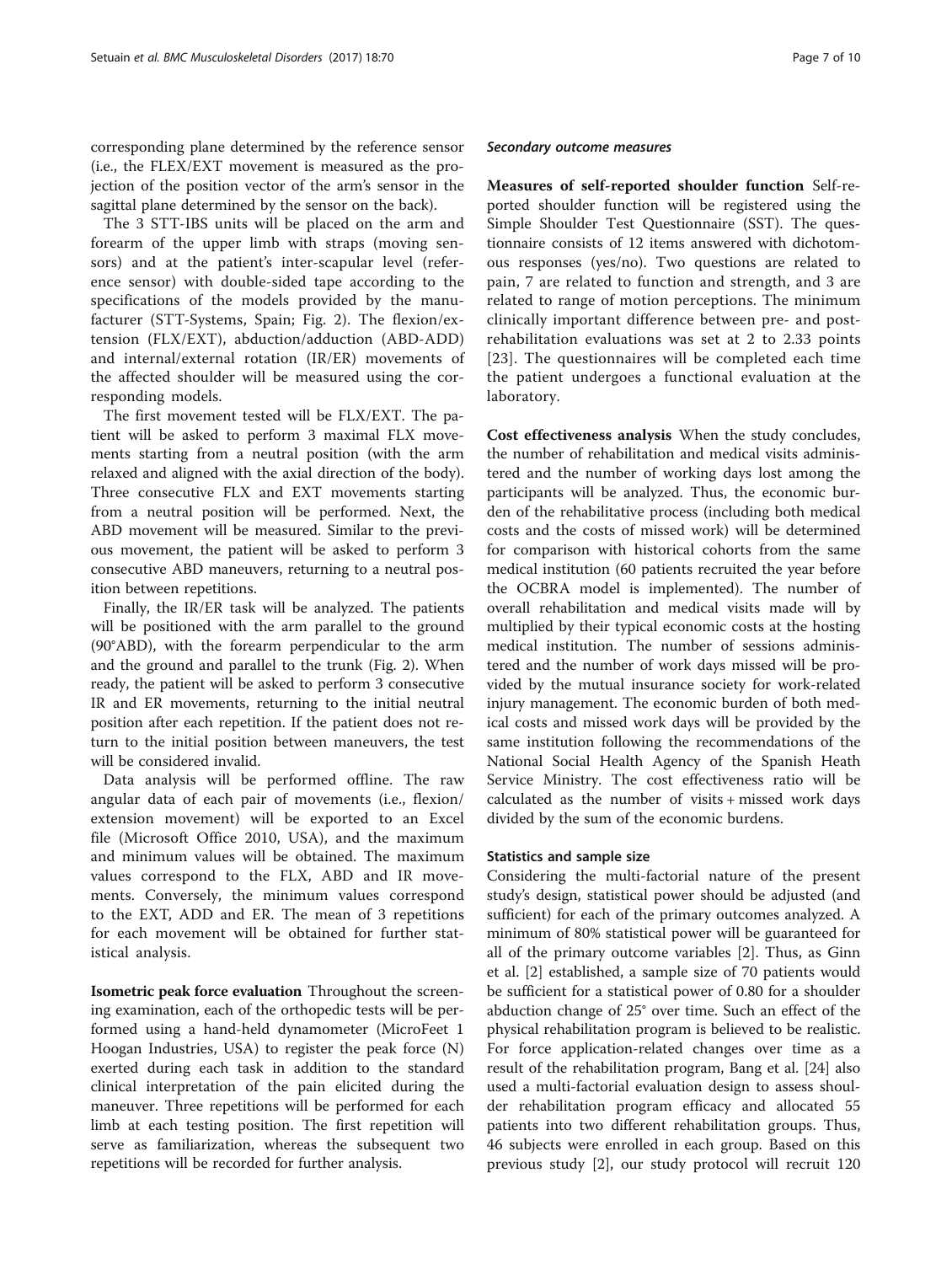<span id="page-7-0"></span>patients (60 undergoing the proposed model of injury management and 60 patients who were previously treated using the previous routine care protocol and identified as clinical cohorts), thus ensuring a sufficient sample size to account for potential drop-outs in the intervention group based on formulae previously described by Whitley et al. [\[25\]](#page-8-0).

$$
n=\frac{2}{d^2}c_{p,power}
$$

Where  $n$  is the number of patients required in each group, *d* is the standardized difference and  $c_{n,power}$  is a constant defined by the values chosen for the  $P(0.05)$ value and power (0.8) for this study, resulting on a constant value of 7.9.

In relation to statistical analysis of the collected variables, descriptive statistics and normality (Shapiro Wilk test) and variance homogeneity (Levene test) tests will be performed for intra-group analysis (patients recruited in the proposed injury management model). Perceived changes will be compared using cross tabulations with  $X^2$ analysis. Following logarithmic transformation if required, mean changes in pain intensity, functional limitation (Simple Shoulder Test questionnaire), ROM and force application capability will be compared using a repeated measures paired T-Test. All analysis will be performed with SPSS<sup>©</sup> (statistical software package for social sciences v 22.0 Chicago, IL, USA). The level of statistical significance will be set at  $p < 0.05$ . Simultaneously, the magnitude of the treatment effect will be tested by the determination of the effect size (Cohen's d). This analysis will be performed as the standardized difference between two means (pre and post rehabilitation program). Cohen's standard attributes and effect size for the intervention based on the magnitude of the observed size will be described as a large effect size for 0.8 or greater, medium for 0.5 to 0.8 and small for 0.2 or less [[26](#page-8-0)].

# **Discussion**

The present study protocol aims to complement previously published shoulder injury management algorithms. The proposed objective criteria-based rehabilitation algorithm (OCBRA) focuses on the clinical entity of the examined shoulder and its functional status with respect to the joint range of motion, the force exertion capability and the pain elicited during the evaluation. Thus, the prescribed rehabilitation program is designed to treat the clinically observed affectation and the actual and quantitative deficits identified through a standardized functional evaluation.

Hegedus et al. [[9](#page-8-0)] recently published a notable systematic review with a meta-analysis addressing the most valuable physical examination test for shoulder injury. The authors found important methodological implications regarding commonly used orthopedic tests and determined that actual diagnostic accuracy values and further high-quality research in this field are still required. Other investigations have also supported this need [\[10](#page-8-0)].

In relation to exercise protocols for shoulder injuries, a wide source of scientific investigations has addressed EMG activity [\[12, 27, 28\]](#page-8-0), biomechanical injury [\[18, 29,](#page-8-0) [30](#page-9-0)] and pathology-related [\[8](#page-8-0), [13,](#page-8-0) [31](#page-9-0), [32](#page-9-0)] concerns in relation to commonly reproduced shoulder injuries. These guides are very helpful during the rehabilitation process for clinicians who prescribe treatments and manage patients with shoulder injuries.

However, in the authors' opinion, this is the first study aiming to fuse the clinical entity with an objective and standardized functional evaluation and a coordinated (specific functional- and clinical resultsbased) rehabilitation program to help patients fully recover from multi-etiological shoulder complaints. If this new rehabilitation model proves to be useful, it could be instituted by several health companies to improve shoulder injury management routines, thereby hastening patients' return to previous activity levels and reducing the economic burden associated with these pathological conditions.

#### Trial status

The trial will start recruitment on January 2017. The trial will remain undecidedly open given that the present intervention program is the standard for shoulder injury care at the friendly society for work-related injuries management wherein the study is being performed. Once 100 patients are enrolled, a case- series retrospective study will be performed to compare the cost efficiency in terms of time duration, number of physical therapy and physician visits perceived and economical burden of the present shoulder injury management program vs. historical cohorts of patients receiving care at our institution.

### Additional files

[Additional file 1:](dx.doi.org/10.1186/s12891-017-1435-2) (Blue). Example of scapulothoracic instability exercises. The complexity of the exercises increases from a to b. The patient must control scapular retraction (a) and co-contraction from scapular retractor and protractors (b). (TIF 482 kb)

[Additional file 2:](dx.doi.org/10.1186/s12891-017-1435-2) (Pink). Examples of internal rotation deficit exercises. The complexity of the exercises increases from (a) to (c). The patient imposes different stretching intensities to the shoulder posterior capsule depending on his/her tolerance. (TIF 563 kb)

[Additional file 3:](dx.doi.org/10.1186/s12891-017-1435-2) (Red). Examples of exercises to improve strength deficits. The complexity of the exercises increases from (a) to (c). Progression is made in order to isolate different rotator cuff muscles isolated (a, b) or in combination to the scapular retractors (c). (TIF 689 kb)

[Additional file 4:](dx.doi.org/10.1186/s12891-017-1435-2) (Green). Examples of glenohumeral instability exercises. The complexity of the exercises increases from a to c. Progression is made from discharged closed (a,b) to closed full weight bearing unstable surfaces. (TIF 800 kb)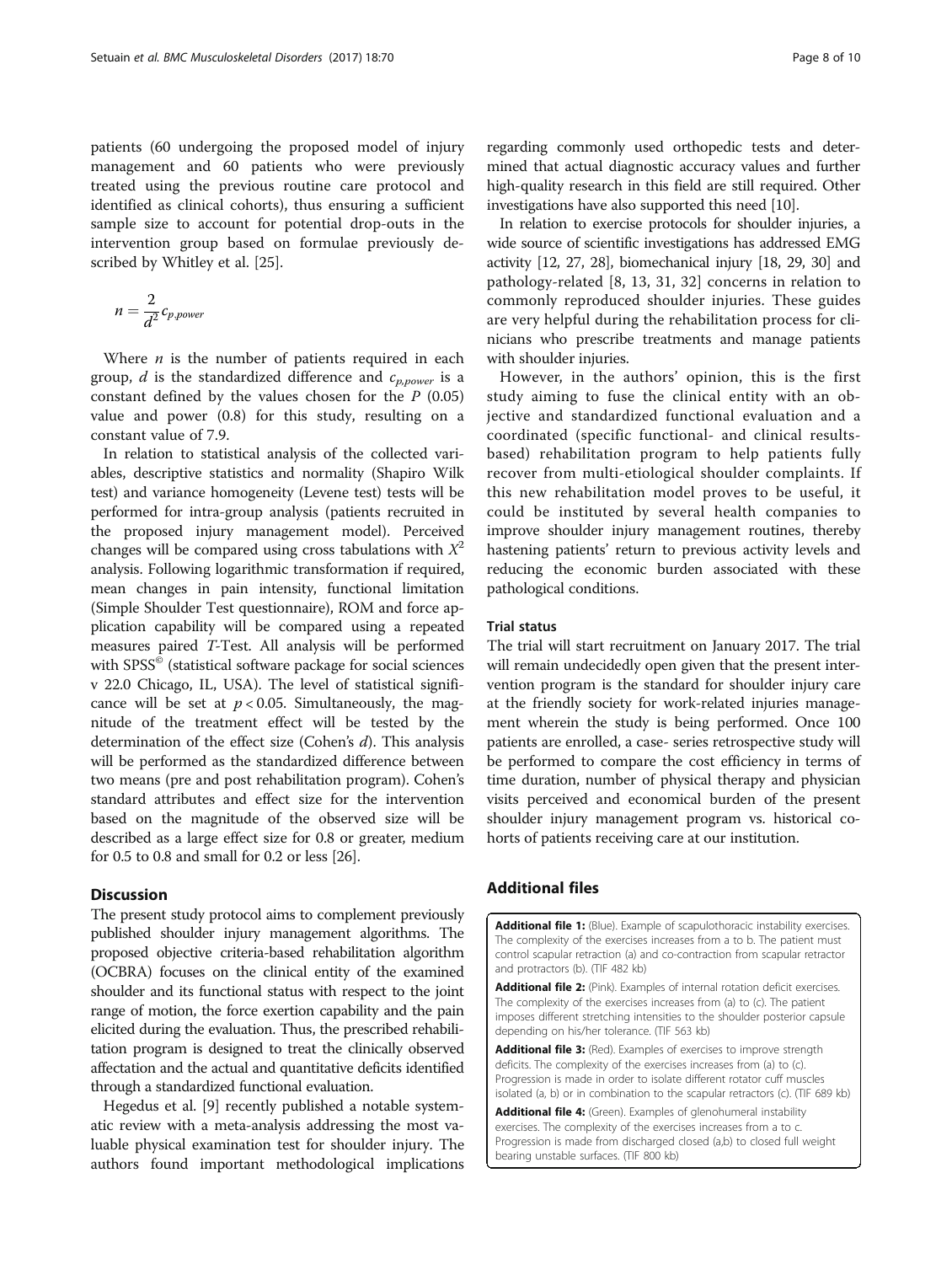#### <span id="page-8-0"></span>Abbreviation

ABD-ADD: Abduction-adduction; EMG: Electromyography; FLEX-EXT: Flexionextension; GH: Gleno-humeral; IR-ER: Internal-external rotation; OCBRA: Objective criteria based rehabilitation algorithm; ROM: Range of motion; SIS: Subacromial impingement syndrome; SLAP: Superior labroum anterior-posterior; VAS: Visual analogue scale

#### Acknowledgements

Authors would like to thank the MUTUA NAVARRA administrative staff as well for logistical aids provided during the planning of this investigation.

#### Funding

None.

#### Availability of data and materials

Not applicable.

#### Author's contribution

IS, MGI, AP, JLL and MI carried out the conception, and interpretation of the data, as well as being involved in the drafting the manuscript, LA participated in the design of the study and revised critically the draft for important intellectual content. All authors read and approved the final manuscript.

#### Competing interests

One of the authors (L.A.) is a member of the Editorial Board of BMC Musculoskeletal Disorders. The remaining authors declare that they have no competing interests.

#### Consent for publication

All of the subjects in the figures and additional files provided their consent for their images to appear

#### Ethics approval and consent to participate

This study has been approved by the Clinical Research Ethics committee of the Public University of Navarra in accordance with the Declaration of Helsinki (Approval number of the clinical trials. Gov register: NCT02732002; PRS, protocols registration and results system). All the participants will be informed about the objectives and risk derived from the intervention. All the participants will sign an informed consent. The subject's names will be coded in order to preserve their anonymity.

#### Author details

<sup>1</sup>Department of Health Sciences, Public University of Navarra, Pamplona, Navarra, Spain. <sup>2</sup>Mutua Navarra, Medical Assistance Inssurance Society, Pamplona, Navarra, Spain. <sup>3</sup>National Research Centre for the Working Environment, Copenhagen, Denmark. <sup>4</sup>Department of Health Science and Technology, Physical Activity and Human Performance group, SMI, Aalborg University, Aalborg, Denmark.

#### Received: 6 December 2016 Accepted: 26 January 2017 Published online: 07 February 2017

#### References

- 1. van der Heijden GJ. Shoulder disorders: a state-of-the-art review. Baillieres Best Pract Res Clin Rheumatol. 1999;13:287–309.
- Ginn KA, Cohen ML. Exercise therapy for shoulder pain aimed at restoring neuromuscular control: a randomized comparative clinical trial. J Rehabil Med. 2005;37:115–22.
- Larsson B, Sogaard K, Rosendal L. Work related neck-shoulder pain: a review on magnitude, risk factors, biochemical characteristics, clinical picture and preventive interventions. Best Pract Res Clin Rheumatol. 2007;21:447–63.
- 4. Andersen LL, Fallentin N, Thorsen SV, Holtermann A. Physical workload and risk of long-term sickness absence in the general working population and among blue-collar workers: prospective cohort study with register followup. Occup Environ Med. 2016;73:246–53.
- van Rijn RM, Huisstede BM, Koes BW, Burdorf A. Associations between workrelated factors and specific disorders of the shoulder–a systematic review of the literature. Scand J Work Environ Health. 2010;36:189–201.
- 6. Cools AM, Cambier D, Witvrouw EE. Screening the athlete's shoulder for impingement symptoms: a clinical reasoning algorithm for early detection of shoulder pathology. Br J Sports Med. 2008;42:628–35.
- 8. McMullen J, Uhl TL. A kinetic chain approach for shoulder rehabilitation. J Athl Train. 2000;35:329–37.
- 9. Hegedus EJ, Goode AP, Cook CE, et al. Which physical examination tests provide clinicians with the most value when examining the shoulder? update of a systematic review with meta-analysis of individual tests. Br J Sports Med. 2012;46:964–78.
- 10. Hegedus EJ, Cook C, Lewis J, Wright A, Park JY. Combining orthopedic special tests to improve diagnosis of shoulder pathology. Phys Ther Sport. 2015;16:87–92.
- 11. Andersen LL, Holtermann A, Jorgensen MB, Sjogaard G. Rapid muscle activation and force capacity in conditions of chronic musculoskeletal pain. Clin Biomech (Bristol, Avon). 2008;23:1237–42.
- 12. Andersen LL, Nielsen PK, Sogaard K, Andersen CH, Skotte J, Sjogaard G. Torque-EMG-velocity relationship in female workers with chronic neck muscle pain. J Biomech. 2008;41:2029–35.
- 13. Cools AM, Declercq GA, Cambier DC, Mahieu NN, Witvrouw EE. Trapezius activity and intramuscular balance during isokinetic exercise in overhead athletes with impingement symptoms. Scand J Med Sci Sports. 2007;17:25–33.
- 14. Reinold MM, Macrina LC, Wilk KE, et al. Electromyographic analysis of the supraspinatus and deltoid muscles during 3 common rehabilitation exercises. J Athl Train. 2007;42:464–9.
- 15. Wilk KE, Arrigo CA, Andrews JR. Current concepts: the stabilizing structures of the glenohumeral joint. J Orthop Sports Phys Ther. 1997;25:364–79.
- 16. Wilk KE, Reinold MM, Dugas JR, Arrigo CA, Moser MW, Andrews JR. Current concepts in the recognition and treatment of superior labral (SLAP) lesions. J Orthop Sports Phys Ther. 2005;35:273–91.
- 17. Cools AM, Dewitte V, Lanszweert F, et al. Rehabilitation of scapular muscle balance: which exercises to prescribe? Am J Sports Med. 2007;35:1744–51.
- 18. Reinold MM, Escamilla RF, Wilk KE. Current concepts in the scientific and clinical rationale behind exercises for glenohumeral and scapulothoracic musculature. J Orthop Sports Phys Ther. 2009;39:105–17.
- 19. Andersen LL, Andersen CH, Zebis MK, Nielsen PK, Sogaard K, Sjogaard G. Effect of physical training on function of chronically painful muscles: a randomized controlled trial. J Appl Physiol (1985). 2008;105:1796–801.
- 20. Andersen LL, Saervoll CA, Mortensen OS, Poulsen OM, Hannerz H, Zebis MK. Effectiveness of small daily amounts of progressive resistance training for frequent neck/shoulder pain: randomised controlled trial. Pain. 2011;152:440–6.
- 21. Kibler WB. Shoulder rehabilitation: principles and practice. Med Sci Sports Exerc. 1998;30:S40–50.
- 22. Pincus T, Bergman M, Sokka T, Roth J, Swearingen C, Yazici Y. Visual analog scales in formats other than a 10 centimeter horizontal line to assess pain and other clinical data. J Rheumatol. 2008;35:1550–8.
- 23. Angst F, Schwyzer HK, Aeschlimann A, Simmen BR, Goldhahn J. Measures of adult shoulder function: disabilities of the Arm, shoulder, and hand questionnaire (DASH) and its short version (QuickDASH), shoulder pain and disability index (SPADI), american shoulder and elbow surgeons (ASES) society standardized shoulder assessment form, constant (murley) score (CS), simple shoulder test (SST), oxford shoulder score (OSS), shoulder disability questionnaire (SDQ), and western ontario shoulder instability index (WOSI). Arthritis Care Res (Hoboken). 2011;63 Suppl 11:S174–88.
- 24. Bang MD, Deyle GD. Comparison of supervised exercise with and without manual physical therapy for patients with shoulder impingement syndrome. J Orthop Sports Phys Ther. 2000;30:126–37.
- 25. Whitley E, Ball J. Statistics review 4. Sample size calculations. Crit Care. 2002;6:335–41.
- 26. Cohen J. Statistical power analysis for the behavioral sciences. Hillsdale: Lawrence Erbaum; 1988.
- 27. Moseley Jr JB, Jobe FW, Pink M, Perry J, Tibone J. EMG analysis of the scapular muscles during a shoulder rehabilitation program. Am J Sports Med. 1992;20:128–34.
- 28. Ruwe PA, Pink M, Jobe FW, Perry J, Scovazzo ML. The normal and the painful shoulders during the breaststroke. Electromyographic and cinematographic analysis of twelve muscles. Am J Sports Med. 1994; 22:789–96.
- 29. Flatow EL, Ateshian GA, Soslowsky LJ et al. Computer simulation of glenohumeral and patellofemoral subluxation. Estimating pathological articular contact. Clin Orthop Relat Res. 1994;306:28–33.